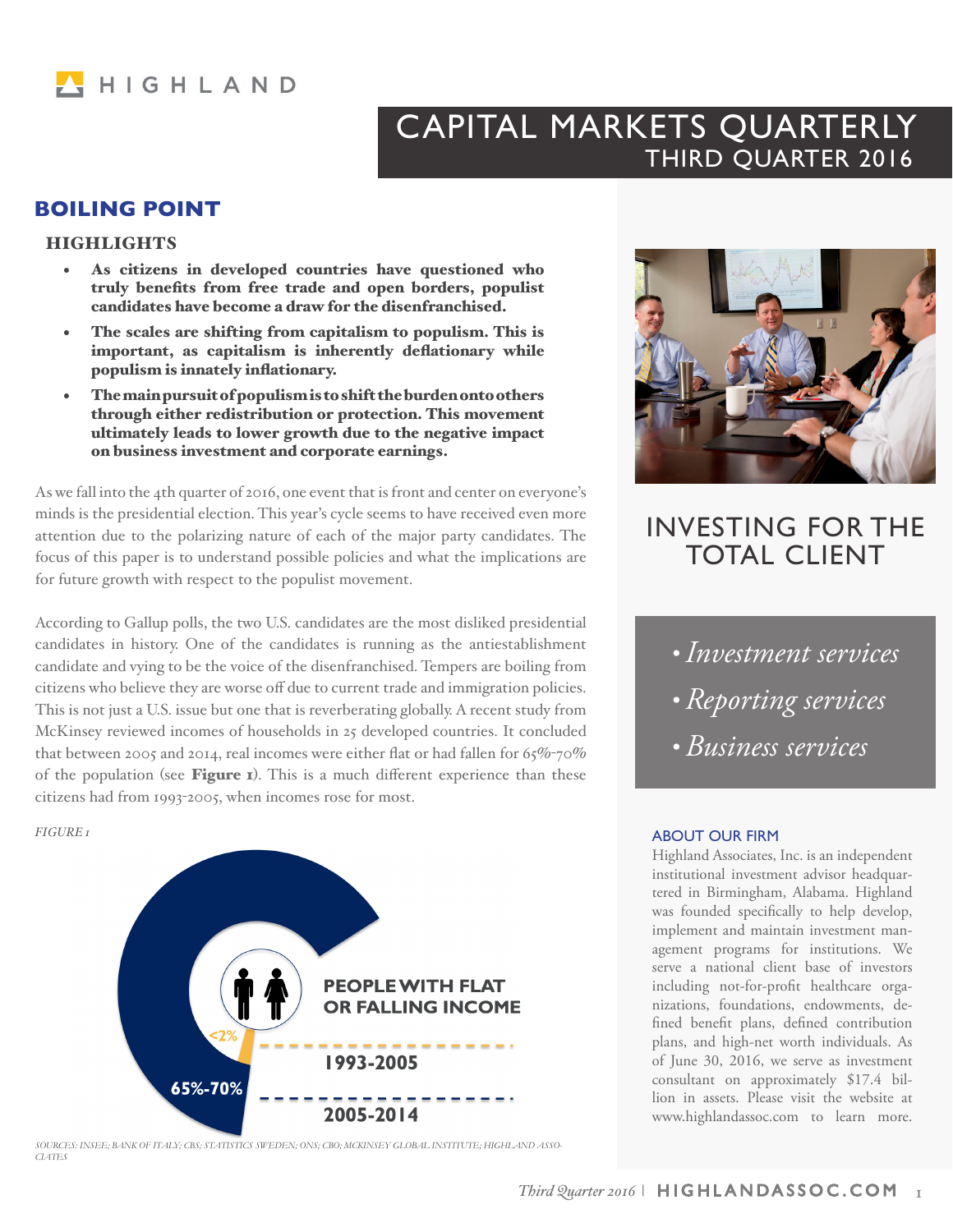

There is a growing chorus from voters who believe that globalization is the problem. Some populist candidates characterize the opposing forces as "globalists" versus "patriots." Reva Goujon, Geopolitical Strategist for Stratfor, noted the following sentiments from upset citizens about globalization: "When people feel that they have fallen behind economically…leaving domestic decisions to foreign leaders with completely different priorities, customs, and interests is unfair. …the will of the ordinary should prevail over that of a privileged elite."

It is these feelings that are driving more to the question of who has benefited from free trade and open borders. The biggest triumph to date for the disenfranchised was the United Kingdom's vote to leave the European Union. In the U.S., this movement is rumbling through candidates on both the right (immigration controls, trade protection) and the left (income redistribution, trade protection).

From 1980–2008, the world experienced a global expansion that produced an era of innovation that has not been witnessed since the industrial revolution. Globalization was king, and capitalism reigned supreme. When economic growth was high and incomes were rising, many of the effects of capitalism and globalization, such as moving jobs overseas and an increasing share of profits for business owners, were overlooked. However, since 2008, many workers have been displaced, jobs have been lost, and incomes have fallen. The policies set forth after the Great Recession initially advantaged the wealthy and the business owners. The profits of this most recent expansion have largely accrued to owners, while the laborers have struggled to stay afloat. Business profits and the equity markets in the U.S. surpassed all-time highs, making the affluent wealthier.

The subsequent increase in income inequality sowed the seeds for the changes we are witnessing today. The scales are beginning to shift from capitalism to populism and will reverberate through to the capital markets and impact asset prices (see Figure 2).

*FIGURE 2*

#### **CAPITALISM VS. POPULISM**



*SOURCES: PIMCO; HIGHLAND ASSOCIATES*

Populism is the concept of the majority rule, while capitalism is the idea that the most profitable win. Capitalism is inherently deflationary while populism is innately inflationary. In populism, labor costs increase due to governmental regulations, such as changing overtime exemption rules or raising the minimum wage. Labor costs decline in capitalism because the labor is typically outsourced to the cheapest producers. Within capitalism, a greater share of the profits accrue to the owners, while within populism more profits accrue to the labor. The rise of capitalism is one of the larger reasons that free trade and movement of capital and people was so prevalent from 1980–2008. These attributes have been key deflationary forces over the last 30 years.

In moving from one regime to another, investors must follow a different playbook because there are diverse economic philosophies at work (see Figure 3).

|                                 | Populist                                                                                     |                                                                                                         |                                                                                                                                      |                                                                                                            | Capitalist                                                                                   |
|---------------------------------|----------------------------------------------------------------------------------------------|---------------------------------------------------------------------------------------------------------|--------------------------------------------------------------------------------------------------------------------------------------|------------------------------------------------------------------------------------------------------------|----------------------------------------------------------------------------------------------|
| Regime:                         | Redistribution                                                                               | Protection                                                                                              | $Fiscal +$<br>Monetary<br>Intervention                                                                                               | Monetary<br>Intervention                                                                                   | Laissez-<br>Faire                                                                            |
| Economist:                      | Karl Marx                                                                                    | Friedrich<br>List                                                                                       | John Maynard<br>Keynes                                                                                                               | Milton<br>Friedman                                                                                         | Friedrich<br>Hayek                                                                           |
| Description:                    | Focus to reduce<br>income and wealth<br>inequality through<br>taxes and gov't<br>regulations | Focus on<br>isolationism<br>through<br>exiting free-<br>trade<br>agreements,<br>adding<br>tariffs, etc. | Focus on<br>stimulating the<br>economy by<br>fiscal and<br>monetary<br>means ( <i>i.e.</i> ,<br>spending, tax<br>policy, QE,<br>etc. | Focus on<br>monetary<br>policy to help<br>during crisis,<br>but has no<br>long-term<br>impact on<br>growth | Focus on<br>markets to<br>resolve<br>prices on<br>their own<br>and gov't<br>has no<br>impact |
| Parties<br>Impacting<br>Regime: | <b>Executive Branch</b><br>+ Congress                                                        | Executive<br>Branch +<br>Congress                                                                       | Executive<br>Branch +<br>$Congress +$<br>Federal<br>Reserve                                                                          | Executive<br>Branch +<br>$Congress +$<br>Federal<br>Reserve                                                | Executive<br>Branch +<br>Congress                                                            |

*FIGURE 3*

*SOURCE: HIGHLAND ASSOCIATES*

## **POPULISM**

The main pursuit of populism is to shift the burden onto others through either redistribution or protection. The main idea of redistribution is to have a nation with small gaps in income inequality. It is usually pursued through progressive tax policies and higher government regulations (i.e., higher minimum wages and supplemental benefits). However, redistribution pursued through direct income and required higher wages without focusing on training and other measures to boost productivity will drive up prices and stagnate real growth. Redistribution also involves more government regulation. This is effectively a redeployment of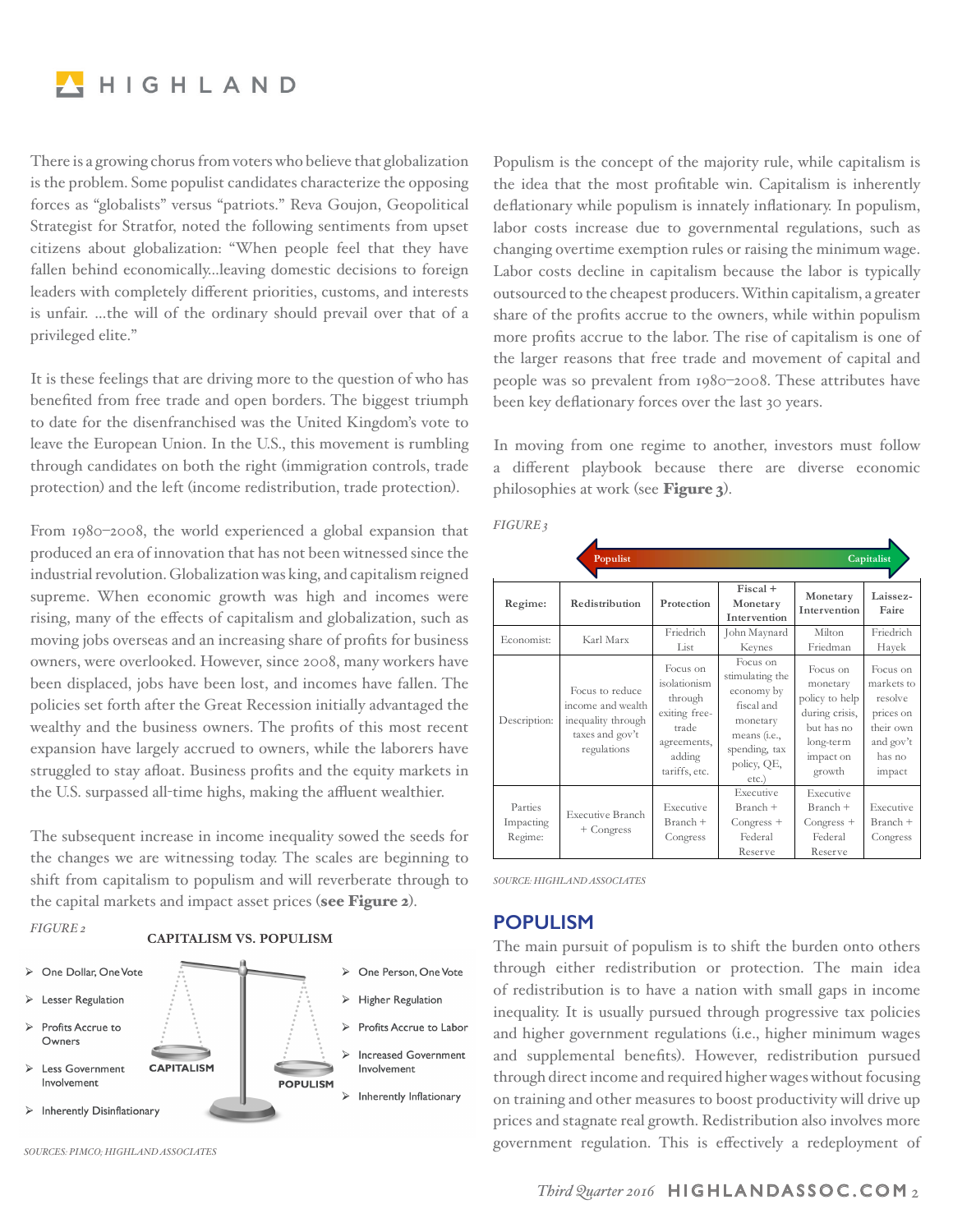

corporate profits from owners to consumers through higher costs.

Protection is a philosophy of nationalism and is generally applied through government intervention to support domestic business. Protecting and subsidizing domestic industries reduces competition, thus slowing down productivity and driving up prices. Historically when countries have attempted to use tariffs and other methods to hurt imports, this has backfired with a retaliation from other countries to not buy that country's goods. In addition, if many of the jobs that have been moved out of the U.S. were forced to be brought back on-shore, then it's more likely these would be handled by automation. The jobs that this would create would be higher-skill jobs such as IT, engineering, and logistics.

Some of the pervading anger from citizens who favor nationalism is due to the dichotomy within unemployment in the U.S. Although the headline unemployment rate is  $5\%$ , the U-6 unemployment rate, which includes discouraged workers who have given up finding a job and people who want to work full-time but have to settle for a part-time job, is closer to 10%. Furthermore, according to J.P. Morgan, the unemployment rate for those with a college degree or better is 2.7%, while those with less than a high school degree is 7.2%. As the U.S. economy has evolved, there are more opportunities for the educated. For the less educated, there is a mismatch between the jobs available and the skills needed for those jobs.

## **CAPITALISM**

Letting businesses succeed and fail based on market forces is the laissez-faire (or hands-off) philosophy. This system is the purest form of capitalism and promotes entrepreneurship. While this system is great at allocating capital, it is extremely difficult during a crisis. At the heart of the philosophy is the idea that the market sets the clearing price, and this can generate very large gains and losses. The ultimate outcome is an economic cycle that fluctuates between booms and busts. In order to mitigate some of the pain from the extremes, economists have turned to monetary policy as the tool of choice.

The idea of a central bank employing tools to stimulate investors and businesses through interest rate policy and banking controls was central to the philosophy of Alan Greenspan during his time at the helm of the Federal Reserve. The concept of central banks aiding during predicaments led to market participants taking large amounts of risks regardless of the consequences, resulting in the notion of the "Greenspan Put." As we have written previously, the effectiveness of monetary policy is waning, and now there is a movement toward fiscal stimulus to play a greater role in stimulating growth and inflation. This allows business stimulus in the form of lower interest rates and economic stimulus through increased spending. If the government were to utilize the private sector to build infrastructure, then this could be the jolt needed to move business spending higher.

## **HIGHLAND'S VIEW:**

While fluctuations between regimes is long-term in nature, it is important for us to understand which way the pendulum is swinging and which system we are moving toward. This framework helps in shaping portfolios to meet our client's needs and objectives over the long term. Given today's environment, it appears we are moving away from capitalism and toward populism. This will likely put us in a transition period that combines redistribution, protection, and fiscal and monetary intervention. If these types of policies are enacted, then the likely outcome of each regime will be the same: low real growth and higher inflation (see **Figure 4**).

|                          | <b>Redistribution +</b><br><b>Keynesian</b>                            | <b>Protectionism +</b><br>Keynesian / Friedman                         |  |
|--------------------------|------------------------------------------------------------------------|------------------------------------------------------------------------|--|
| LIKELY OUTCOME OF REGIME | Low Real Growth /<br><b>Higher Inflation</b>                           | Low Real Growth /<br><b>Higher Inflation</b>                           |  |
| CASH                     | short-term $\hat{\mathbf{T}}$<br>long-term $\mathbf{\hat{\mathbf{u}}}$ | short-term $\hat{\mathbf{T}}$<br>$long-term$ <b>1</b>                  |  |
| <b>FIXED INCOME</b>      | short-term $\Phi$<br>$long-term$ <b>1</b>                              | short-term $\Phi$<br>long-term $\mathbf{\hat{\mathbf{u}}}$             |  |
| <b>EOUITIES</b>          | short-term $\hat{\mathbf{n}}$<br>long-term $\Phi$                      | short-term $\hat{\mathbf{T}}$<br>long-term $\Psi$                      |  |
| <b>HEDGED EQUITY</b>     | short-term $\Leftrightarrow$<br>$long-term$ <b>1</b>                   | short-term $\Leftrightarrow$<br>long-term $\mathbf{\hat{\mathbf{u}}}$  |  |
| <b>REAL ASSETS</b>       | short-term $\hat{\mathbf{T}}$<br>long-term $\mathbf{\hat{\mathbf{n}}}$ | short-term $\hat{\mathbf{T}}$<br>long-term $\mathbf{\hat{\mathbf{u}}}$ |  |

*SOURCE: HIGHLAND ASSOCIATES*

*FIGURE 4*

With the one-two punch of fiscal and monetary policy, risk assets such as equities should benefit initially. Ultimately, however, the populist movements lead to lower growth. This is mainly due to the negative impact on corporate earnings and business investment. In redistribution, higher tax burdens and increased regulations decrease profits. They also stifle entrepreneurship due to the onerous regulations leading to lower productivity. Protectionism also lowers growth, but in a different way. Less international trade moves labor from overseas to domestic, but at a higher price, thereby lowering earnings. Combining these populist movements